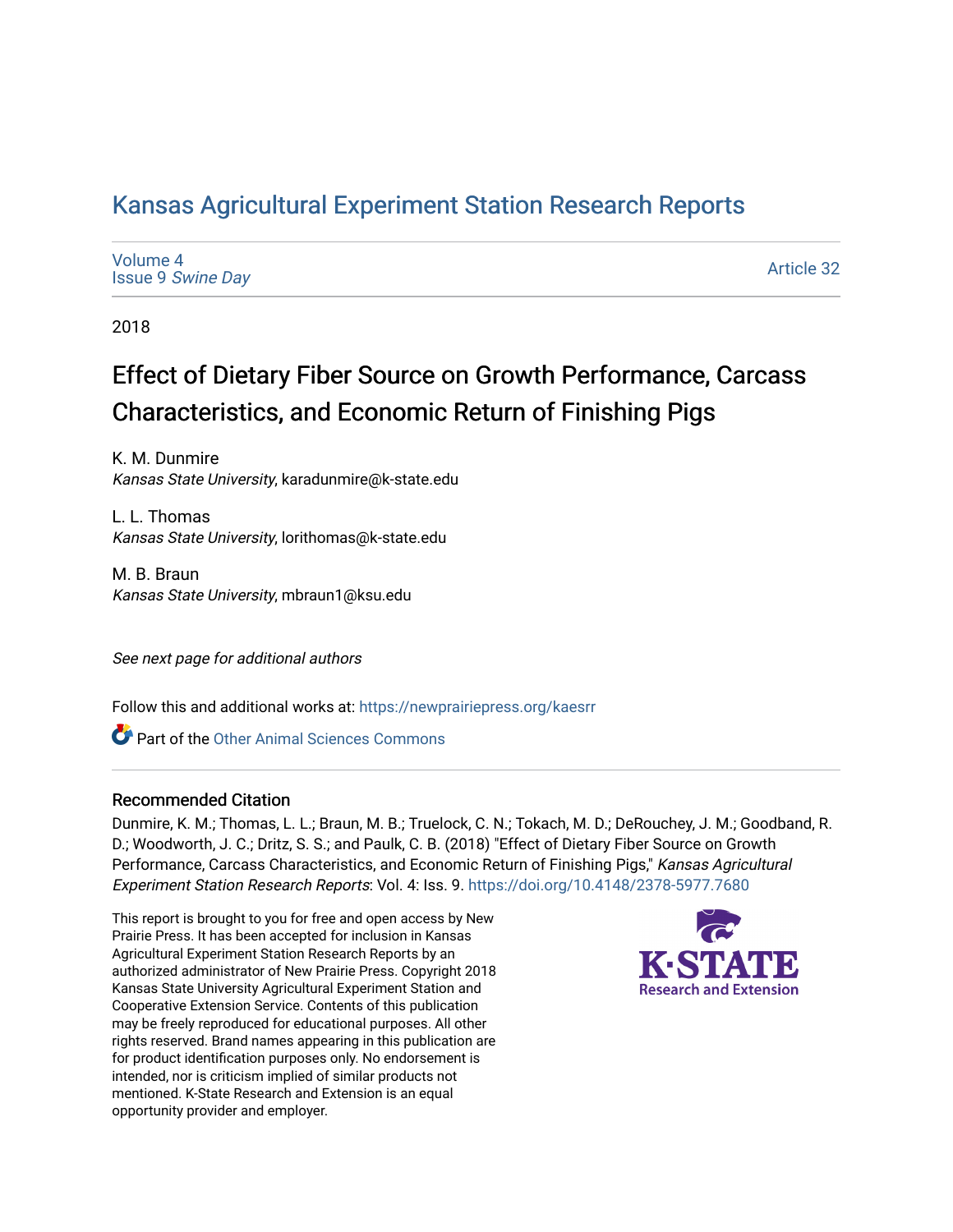## Effect of Dietary Fiber Source on Growth Performance, Carcass Characteristics, and Economic Return of Finishing Pigs

#### **Abstract**

A total of 287 pigs (DNA 600 × 241; initially 111.8 lb) were used in an 86-d experiment to determine the effect of dietary fiber source on finishing pig growth performance and carcass characteristics. There were 12 pens per treatment with 7 or 8 pigs per pen. Pens were randomly assigned to 1 of 3 dietary treatments consisting of a control (8.7% neutral detergent fiber; NDF), 20% dried distillers grains with solubles (DDGS; 13.6% NDF), or 14.5% sugar beet pulp (SBP; 13.6% NDF). Experimental diets were fed from d 0 to 86 in 3 phases; d 0 to 18, d 18 to 39, and d 39 to 86. From d 0 to 86, there was no evidence for treatment difference in ADG or ADFI. Pigs fed DDGS had marginally poorer F/G than the control or 14.5% SBP diets  $(P < 0.10)$ . Caloric efficiency of net energy (NE) in kcal per lb of live gain was marginally poorer ( $P < 0.10$ ) in pigs fed DDGS compared to those fed control and SBP. There was a decrease  $(P < 0.10)$  in hot carcass weight (HCW) and carcass yield ( $P < 0.05$ ) in pigs fed DDGS and SBP compared to those fed the control diet. Loin depth marginally decreased (P < 0.10) in pigs fed SBP compared to the control, with those fed DDGS intermediate. Feed cost per pig was greatest ( $P < 0.05$ ) for pigs fed SBP, followed by DDGS, with those fed the control diet having the least. Feed cost per lb of gain increased ( $P < 0.05$ ) in pigs fed SBP, followed by DDGS, with those fed the control having the least. Gain value decreased ( $P < 0.05$ ) in pigs fed SBP compared to the control, with those fed DDGS intermediate. Income over feed cost was poorest ( $P \leq$ 0.05) in pigs fed SBP, followed by DDGS, with those fed the control diet being the greatest. In conclusion, pigs fed DDGS tended to have poorer F/G compared to those fed the control diet or SBP. This can be explained by the overestimation of NE of the diet as demonstrated by an increase in caloric efficiency. Increasing dietary NDF reduced carcass yield and economic return.

#### Keywords

Fiber, sugar beet pulp, DDGS, finishing pigs

#### Creative Commons License



This work is licensed under a [Creative Commons Attribution 4.0 License](https://creativecommons.org/licenses/by/4.0/).

#### Cover Page Footnote

Appreciation is expressed to Triumph Foods for collection of carcass data.

#### Authors

K. M. Dunmire, L. L. Thomas, M. B. Braun, C. N. Truelock, M. D. Tokach, J. M. DeRouchey, R. D. Goodband, J. C. Woodworth, S. S. Dritz, and C. B. Paulk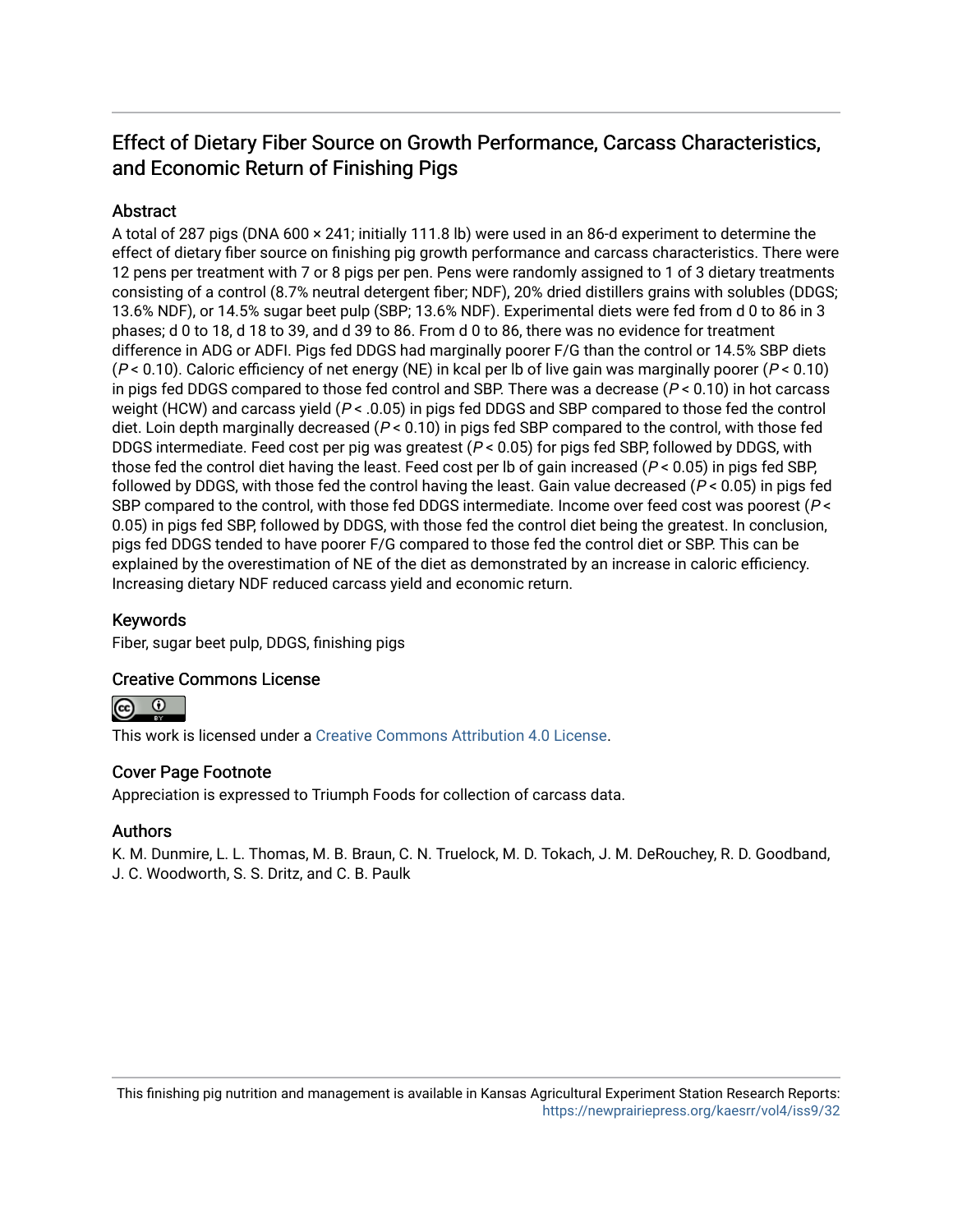



# Effect of Dietary Fiber Source on Growth Performance, Carcass Characteristics, and Economic Return of Finishing Pigs<sup>1</sup>

K.M. Dunmire,<sup>2</sup> L.L. Thomas, M.B. Braun,<sup>2</sup> C.N. Truelock,<sup>2</sup> M.D. *Tokach, J.M. DeRouchey, R.D. Goodband, J.C. Woodworth, S.S. Dritz, and C.B. Paulk*<sup>2</sup>

## Summary

A total of 287 pigs (DNA  $600 \times 241$ ; initially 111.8 lb) were used in an 86-d experiment to determine the effect of dietary fiber source on finishing pig growth performance and carcass characteristics. There were 12 pens per treatment with 7 or 8 pigs per pen. Pens were randomly assigned to 1 of 3 dietary treatments consisting of a control (8.7% neutral detergent fiber; NDF), 20% dried distillers grains with solubles (DDGS; 13.6% NDF), or 14.5% sugar beet pulp (SBP; 13.6% NDF). Experimental diets were fed from d 0 to 86 in 3 phases; d 0 to 18, d 18 to 39, and d 39 to 86. From d 0 to 86, there was no evidence for treatment difference in ADG or ADFI. Pigs fed DDGS had marginally poorer F/G than the control or 14.5% SBP diets (*P* < 0.10). Caloric efficiency of net energy (NE) in kcal per lb of live gain was marginally poorer (*P* < 0.10) in pigs fed DDGS compared to those fed control and SBP. There was a decrease (*P* < 0.10) in hot carcass weight (HCW) and carcass yield (*P* < .0.05) in pigs fed DDGS and SBP compared to those fed the control diet. Loin depth marginally decreased (*P* < 0.10) in pigs fed SBP compared to the control, with those fed DDGS intermediate. Feed cost per pig was greatest (*P* < 0.05) for pigs fed SBP, followed by DDGS, with those fed the control diet having the least. Feed cost per lb of gain increased ( $P < 0.05$ ) in pigs fed SBP, followed by DDGS, with those fed the control having the least. Gain value decreased (*P* < 0.05) in pigs fed SBP compared to the control, with those fed DDGS intermediate. Income over feed cost was poorest (*P* < 0.05) in pigs fed SBP, followed by DDGS, with those fed the control diet being the greatest. In conclusion, pigs fed DDGS tended to have poorer F/G compared to those fed the control diet or SBP. This can be explained by the overestimation of NE of the diet as demonstrated by an increase in caloric efficiency. Increasing dietary NDF reduced carcass yield and economic return.

## Introduction

Utilizing alternative feedstuffs in place of corn and soybean meal has become a common practice in the swine industry. Dried distillers grains with solubles (DDGS) and sugar beet pulp (SBP) are two ingredients available for use in swine diets. Dried distillers

<sup>&</sup>lt;sup>1</sup>Appreciation is expressed to Triumph Foods for collection of carcass data. 2 Department of Grain Science and Industry, College of Agriculture, Kansas State University.

Kansas State University Agricultural Experiment Station and Cooperative Extension Service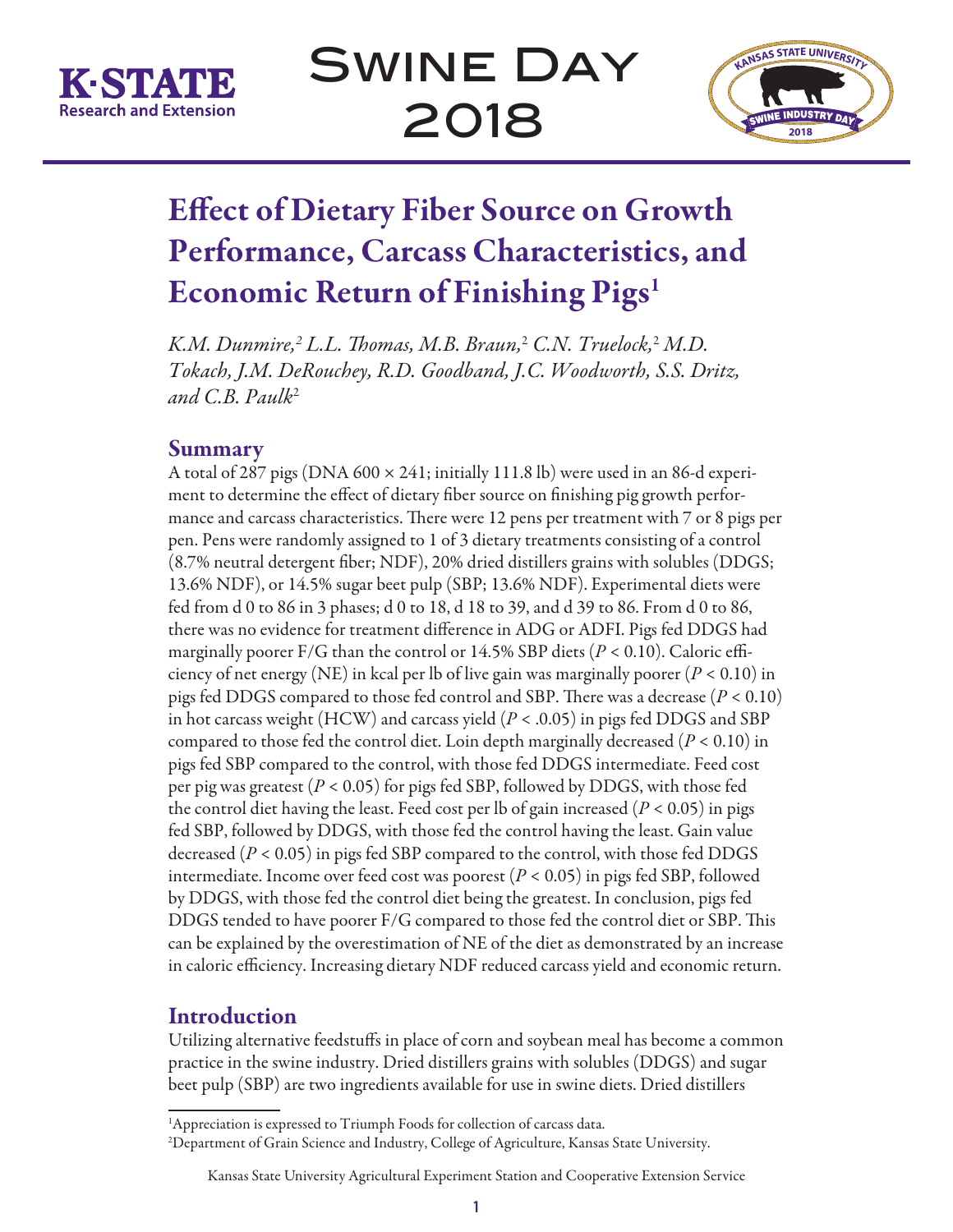grains with solubles are a common co-product of ethanol production, while SBP is a co-product of sugar beet processing. When formulating diets using DDGS and SBP, nutritionists need to consider the decreased metabolizable energy (ME) and net energy (NE) content of these ingredients. This decrease in ME and NE is attributed to the increase in fiber content of DDGS and SBP. Dried distillers grains with solubles and SBP contain approximately 12.0% and 23.5% acid detergent fiber (ADF) and 30.5% and 44.9% neutral detergent fiber (NDF), respectively.

Dietary fiber utilization takes place in the large intestine via microbial fermentation, contributing energy through the synthesis and absorption of volatile fatty acids (VFAs).3 High dietary fiber content is also commonly associated with decreased nutrient utilization, low NE values, and reduced carcass yield.<sup>4</sup> However, the chemical and physical characteristics of dietary fiber determine the rate of fermentation and VFA absorption.5 The negative impact of dietary fiber can vary considerably between fiber sources. While both are considered fibrous ingredients, the fiber in DDGS and SBP are primarily insoluble and soluble, respectively, which has a major impact on fermentation and digesta viscosity. With this in mind, the evaluation of the differences among fiber sources can also be evaluated by balancing diets for energy. Further investigation about including various fiber sources in finishing pig diets is needed to determine their influence on growth performance and economics. Therefore, the objective of this study was to determine the effect of dietary fiber source on finishing pig growth performance and carcass characteristics.

### **Procedures**

The Kansas State University Institutional Animal Care and Use Committee approved the protocol used in this experiment. This study was conducted at the Kansas State University Swine Teaching and Research Center, Manhattan, KS.

Pigs were housed in a fully enclosed, environmentally regulated barn containing 36 pens. Pens were equipped with a dry, two-space, single-sided feeder (Farmweld, Teutopolis, IL) and a cup waterer. Pigs were allowed *ad libitum* access to feed and water. Floor space allowance per pig was maintained at 7.83 ft². Pens were housed on a completely slatted concrete floor with a 4-ft pit underneath for manure storage. An automatic feeding system (FeedPro; Feedlogic Corp., Wilmar, MN) was used to deliver and record daily feed additions to each pen.

A total of 287 pigs (DNA  $600 \times 241$ ; initially 111.8 lb) were used in an 86-d experiment. There were 12 pens per treatment with 7 or 8 pigs per pen with an equal number of barrows and gilts per pen. Pens were randomly assigned to 1 of 3 dietary treatments consisting of a control (8.7% NDF), 20% DDGS (13.6% NDF), or 14.5% sugar beet pulp (13.6% NDF). Diets were balanced on NE and standardized ileal digestible lysine, and the DDGS and SBP treatments were balanced for NDF. Energy values for all ingre-

<sup>3</sup> Urriola, P. E., S. K. Cervantes-Pahm, and H. H. Stein. 2013. "Fiber in swine nutrition." Sustainable swine nutrition. 255–276. Chiba, L. I., ed. John Wiley & Sons, Inc., Ames, IA.

<sup>4</sup> Lindberg, J. E. 2014. Fiber effects in nutrition and gut health in pigs. J Animal Sci Biotechnol 5: 15. 5 Navarro, D. M. D. L, E. M. A. M. Bruininx, L. de Jong, H. H. Stein. 2018. Effects of physicochemical characteristics of feed ingredients on the apparent total tract digestibility of energy, DM, and nutrients by growing pigs. J. Anim. Sci. 96: 2265–2277.

Kansas State University Agricultural Experiment Station and Cooperative Extension Service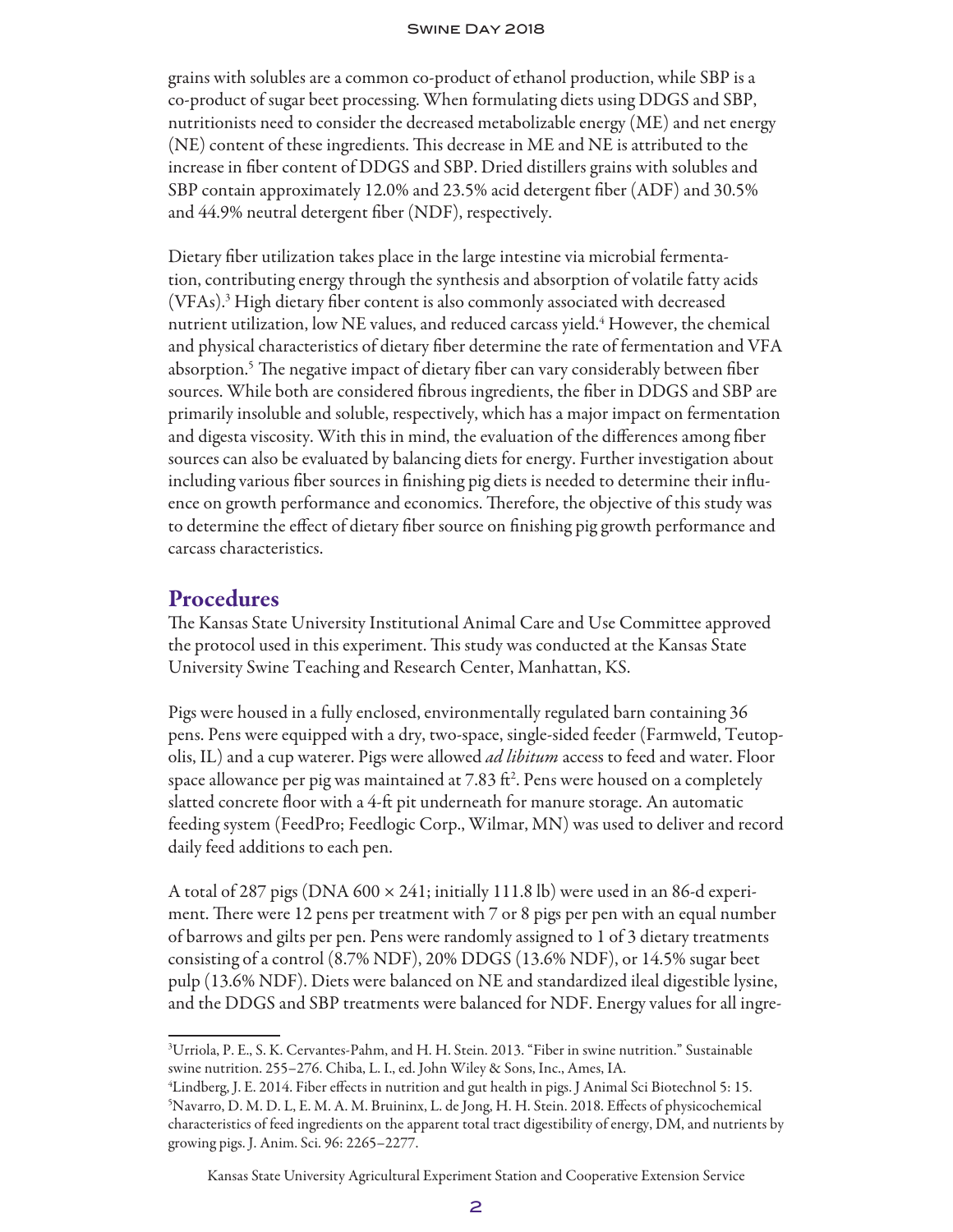dients were from National Research Council (NRC),<sup>6</sup> except for DDGS, where energy was estimated using the equation of Graham et al.7 All amino acids were at or above minimum recommended ratios relative to lysine. Experimental diets were fed from d 0 to 86 in 3 phases; d 0 to 18, d 18 to 39, and d 39 to 86.

Pigs and feeders were weighed to determine average daily gain (ADG), average daily feed intake (ADFI), and feed efficiency (F/G). Caloric efficiency was determined on both an ME and NE basis. Caloric efficiency was calculated by multiplying total feed intake by energy in the diet (kcal/lb) and dividing by total gain. At d 86, pigs were individually ear tagged with a unique radio frequency identification device number for carcass measurements to be recorded on a pig basis. On d 86, final pen weights and individual weights were taken, and pigs were transported to a commercial packing plant (Triumph, St. Joseph, MO) for processing and carcass data collection. Data collected included hot carcass weight (HCW), backfat thickness, loin depth, and percent lean. Carcass yield was calculated as HCW divided by final live weight taken at the farm.

Sugar beet pulp pellets were received and ground through a roller mill (RMS Model #924, Sioux Falls, SD) to be mixed for complete feed. Individual ingredient and complete feed samples were collected and analyzed for dry matter (DM), crude protein (CP), crude fiber (CF), acid detergent fiber (ADF), neutral detergent fiber (NDF), ether extract (EE), nitrogen free extract (NFE), and ash (Table 1; Ward Laboratories, Inc., Kearney, NE).

For the economic evaluation, total feed cost per pig, cost per pound of gain, gain value, and income over feed cost (IOFC) were calculated. The total feed cost per pig was calculated by multiplying the total feed consumed by the cost per pound of feed. Ingredient prices used were: corn at \$3.81/bu (\$136/ton), DDGS at \$250/ton, soybean meal at \$410/ton, and sugar beet pulp at \$678/ton. Cost per pound of gain was calculated by dividing the total feed cost per pig by overall pounds gained. Gain value per pig was calculated by multiplying the total carcass gain by the assumed carcass price of \$73.52 per cwt. Carcass gain was calculated using the carcass weight minus the initial live weight multiplied by an assumed yield of 75%. To calculate IOFC, total feed cost was subtracted from gain value.

Data were analyzed using the PROC MIXED procedure of SAS version 9.4 (SAS Institute, Inc., Cary, NC) with pen serving as the experimental unit. Results were considered significant  $P \le 0.05$  and marginally significant at  $P \le 0.10$ .

#### Results

For DDGS, nutrient values used in diet formulation were 12.0% ADF and 30.5% NDF and analyzed values were 12.0% ADF and 27.9% NDF (Table 1). For SBP, values used in formulation were 23.5% ADF and 44.9% NDF and analyzed values were 27.8% and 33.5% (Table 1).7 Diets containing DDGS and SBP were formulated to 13.6% NDF, while analyzed values were 10.9% for each (Table 2).

<sup>6</sup> NRC, 2012. Nutrient Requirements of Swine, 11th ed. Natl. Acad. Press, Washington, DC.

<sup>7</sup> Graham, A. B., R. D. Goodband, M. D. Tokach, S. S. Dritz, J. M. DeRouchey, S. Nitikanchana, J. J Updike. 2014. The effects of low-, medium-, and high-oil distillers dried grains with solubles on growth performance, nutrient digestibility, and fat quality in finishing pigs. J. Anim. Sci. 92: 3610–3623.

Kansas State University Agricultural Experiment Station and Cooperative Extension Service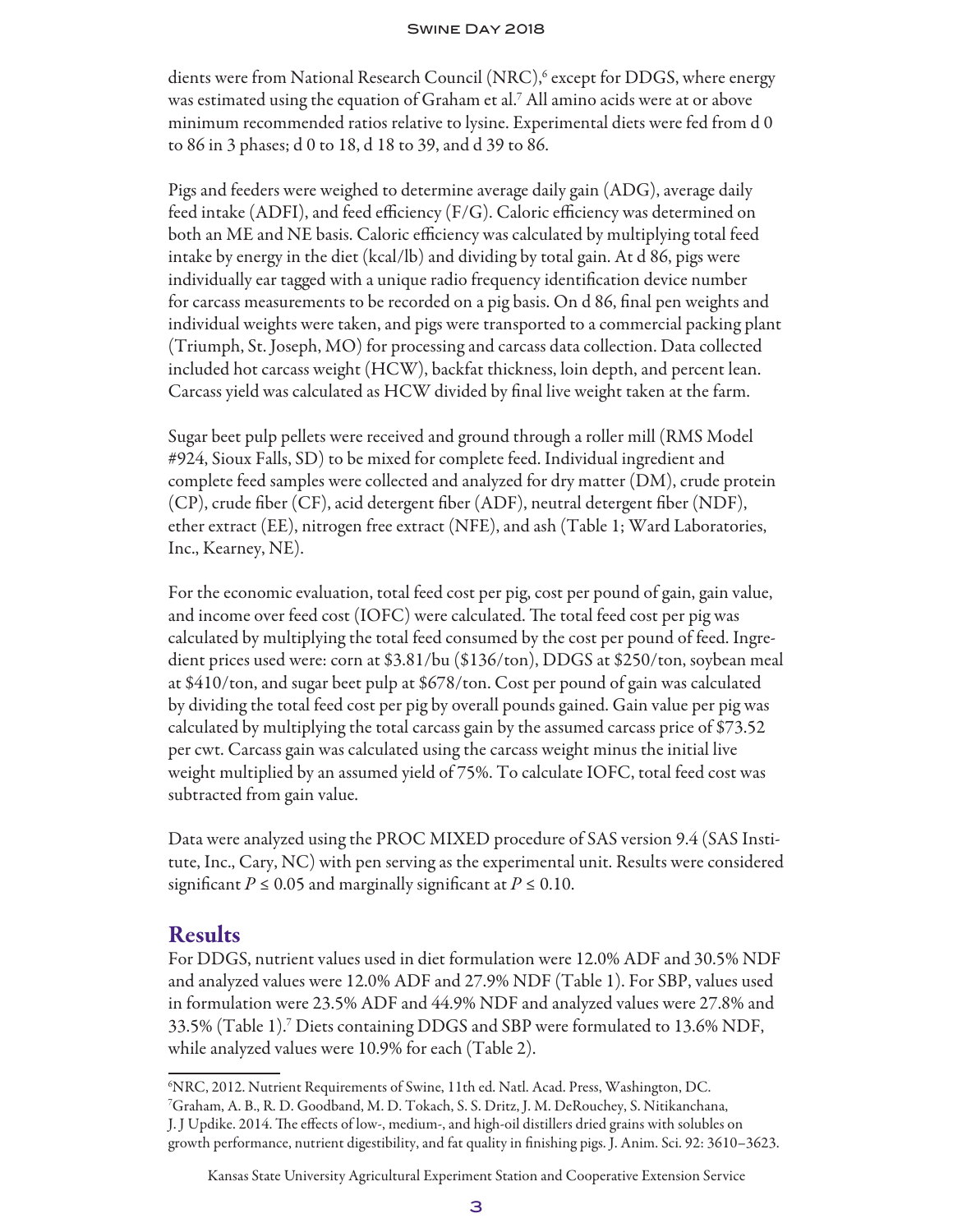From d 0 to 86, there was no evidence of treatment difference for ADG, ADFI, and final BW. Pigs fed DDGS had marginally significant poorer (*P* < 0.10) F/G compared to those fed the control or SBP diets. Caloric efficiency of ME in kcal per lb of live gain was not different for pigs fed different dietary treatments. Caloric efficiency of NE in kcal per lb of live gain tended to be poorer (*P* < 0.10) in pigs fed DDGS compared to those fed control and SBP diets. The poorer caloric efficiency for DDGS diets indicates that the NE value of the diet was overestimated in diet formulation.

For carcass characteristics, there was a marginally significant decrease  $(P < 0.10)$  in HCW for pigs fed DDGS and SBP compared to those fed the control diet. Carcass yield decreased (*P* < 0.05) in pigs fed DDGS and SBP compared to those fed the control diet. This is consistent with previous research in that high fiber diets result in increased gut fill and decreased carcass yield.8 Loin depth tended to decrease (*P* < 0.10) in pigs fed SBP compared to the control, with those fed DDGS intermediate. No differences were observed in backfat depth or percentage lean.

For economic value per pig, feed cost per pig was greatest (*P* < 0.05) for pigs fed SBP, followed by DDGS, and those fed the control diet having the least. Feed cost per lb of gain was greatest (*P* < 0.05) in pigs fed SBP, followed by DDGS, with those fed the control diet having the least. Gain value decreased (*P* < 0.05) in pigs fed SBP compared to the control, with those fed DDGS intermediate. Income over feed cost was poorest (*P* < 0.05) in pigs fed SBP, followed by DDGS, with those fed the control diet being the greatest.

In conclusion, pigs fed DDGS tended to have poorer F/G compared to those fed the control or SBP. This can be explained by the overestimation of NE of the diet as demonstrated by an increase in caloric efficiency. Increasing dietary NDF reduced carcass yield and economic return. Therefore, ingredient cost and energy content must be evaluated when considering the use of fibrous ingredients.

<sup>8</sup> Asmus M. D., J. M. DeRouchey, M. D. Tokach, S. S. Dritz, T. A. Houser, J. L. Nelssen, and R. D. Goodband. 2014. Effects of lowering dietary fiber before marketing on finishing pig growth performance, carcass characteristics, carcass fat quality, and intestinal weights. J. Anim. Sci. 92:119–128.

Kansas State University Agricultural Experiment Station and Cooperative Extension Service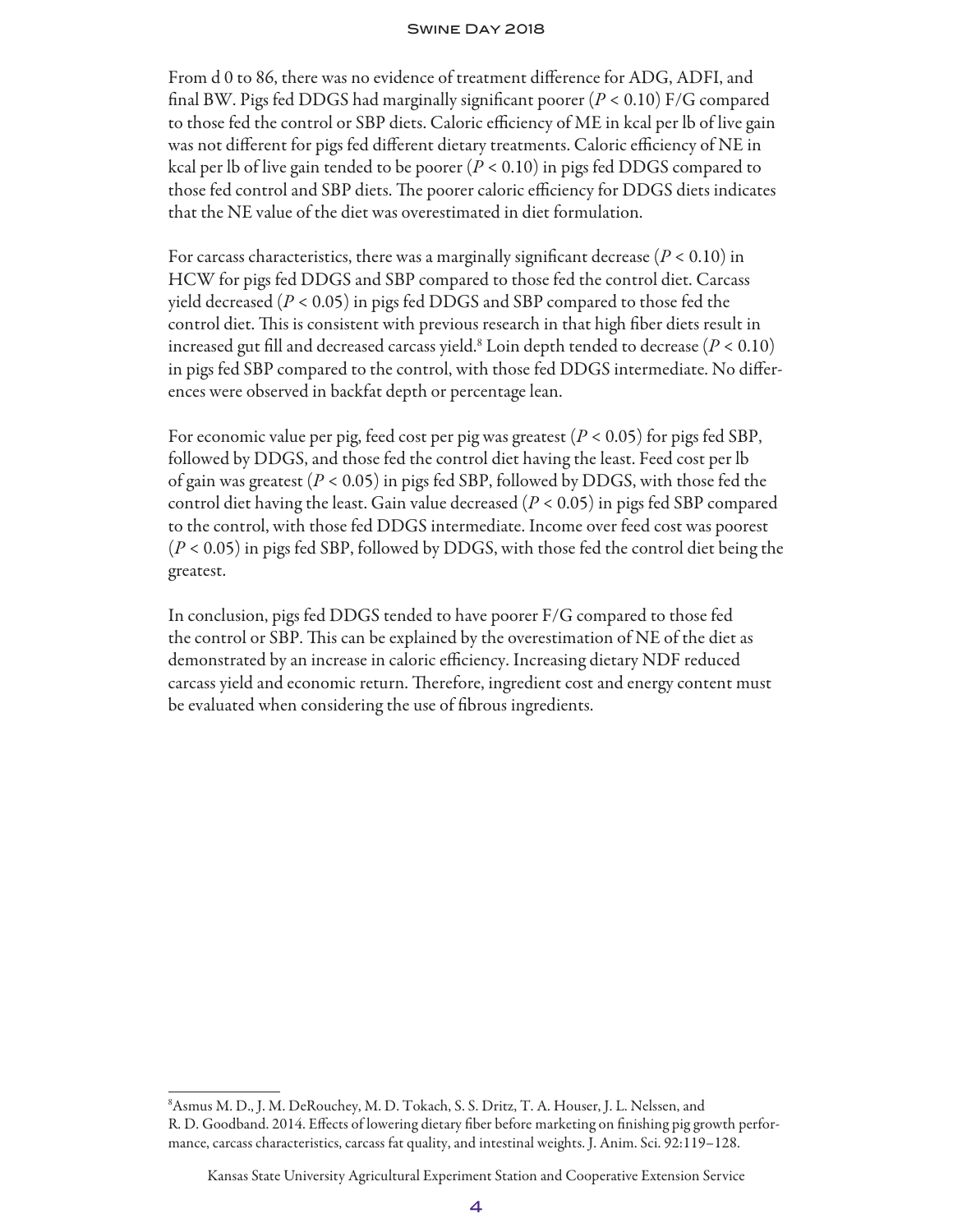| $\sigma$                |                   |                  |
|-------------------------|-------------------|------------------|
| Item, %                 | DDGS <sup>2</sup> | SBP <sup>3</sup> |
| Dry matter              | 90.2              | 92.0             |
| Crude protein           | 31.1              | 7.9              |
| Crude fat               | 6.9               | 1.0              |
| Crude fiber             | 8.5               | 17.9             |
| Acid detergent fiber    | 12.0              | 27.8             |
| Neutral detergent fiber | 27.9              | 33.5             |
| Nitrogen free extract   | 38.8              | 56.7             |
| Ash                     | 5.25              | 10.4             |
|                         |                   |                  |

Table 1. Chemical analysis of ingredients (as-fed basis)1

<sup>1</sup>Analysis of individual ingredients was performed at Ward Laboratories, Inc. (Kearney, NE).

2 DDGS = dried distillers grain with solubles.

 ${}^{3}SBP$  = sugar beet pulp.

Table 2. Chemical analysis of experimental diets (as-fed basis)<sup>1,2</sup>

|                         | Phase 1 |                   |                  | Phase 2 |             |            | Phase 3 |             |      |
|-------------------------|---------|-------------------|------------------|---------|-------------|------------|---------|-------------|------|
| Item, %                 | Control | DDGS <sup>3</sup> | SBP <sup>4</sup> | Control | <b>DDGS</b> | <b>SBP</b> | Control | <b>DDGS</b> | SBP  |
| Dry matter              | 88.9    | 89.8              | 89.9             | 89.2    | 90.4        | 90.4       | 88.4    | 89.4        | 89.0 |
| Crude protein           | 17.4    | 18.7              | 16.7             | 14.3    | 16.4        | 14.3       | 12.6    | 15.3        | 12.3 |
| Crude fat               | 2.6     | 4.0               | 5.6              | 2.9     | 4.5         | 5.8        | 2.9     | 4.0         | 4.8  |
| Crude fiber             | 1.8     | 2.4               | 4.4              | 2.0     | 3.1         | 4.2        | 1.6     | 2.3         | 4.5  |
| Acid detergent fiber    | 3.0     | 3.8               | 7.3              | 3.5     | 4.4         | 6.8        | 2.5     | 3.9         | 7.6  |
| Neutral detergent fiber | 6.8     | 10.6              | 11.1             | 7.8     | 12.6        | 11.3       | 6.7     | 9.6         | 10.4 |
| Nitrogen free extract   | 63.7    | 60.2              | 59.0             | 66.7    | 62.4        | 61.4       | 68.0    | 63.9        | 63.1 |
| Ash                     | 3.8     | 4.4               | 4.8              | 3.5     | 4.2         | 5.1        | 3.4     | 3.7         | 4.4  |

<sup>1</sup>Analysis was performed by Ward Laboratories, Inc. (Kearney, NE) on pooled diet samples.

 $^{\rm 2}$ Experimental diets were fed in 3 phases from d 0 to 18, d 18 to 39 and d 39 to 86, respectively.

 $3DDGS =$  diets containing dried distillers grain with solubles.

 ${}^{4}SBP$  = diets containing sugar beet pulp.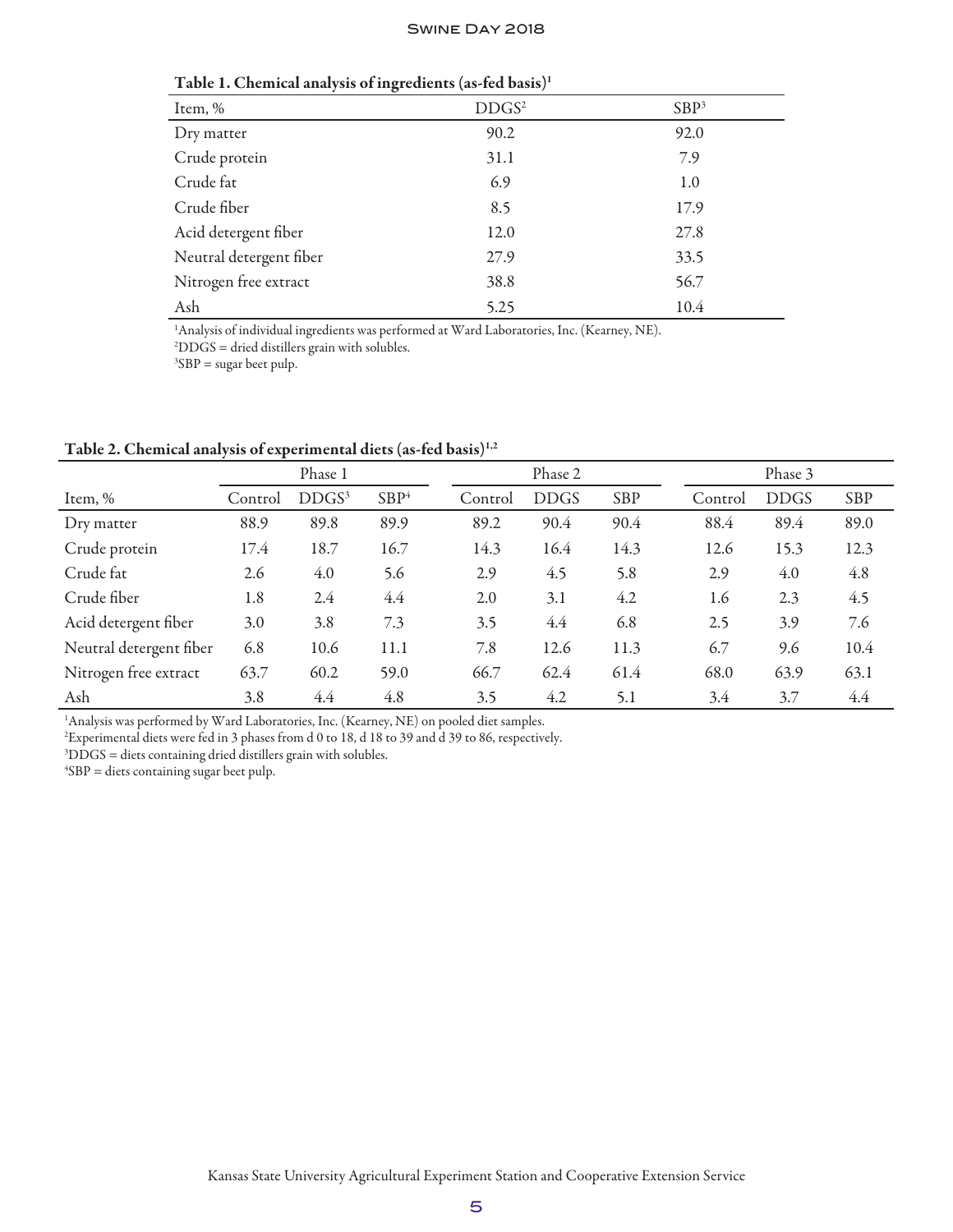|                                    | Phase 1 |                   | Phase 2          |          |             | Phase 3 |         |             |       |
|------------------------------------|---------|-------------------|------------------|----------|-------------|---------|---------|-------------|-------|
| Ingredient, %                      | Control | DDGS <sup>2</sup> | SBP <sup>3</sup> | Control  | <b>DDGS</b> | SBP     | Control | <b>DDGS</b> | SBP   |
| Corn                               | 75.46   | 62.56             | 58.65            | 81.82    | 68.83       | 64.97   | 85.19   | 70.56       | 68.48 |
| DDGS <sup>2</sup>                  | ---     | 20.00             | $\cdots$         | $---$    | 20.00       | $- - -$ | ---     | 20.00       | $---$ |
| Sugar beet pulp                    | ---     | $\cdots$          | 14.50            | $---$    | $---$       | 14.50   | ---     | $---$       | 14.50 |
| Soybean meal,<br>47% crude protein | 21.79   | 14.53             | 21.42            | 15.65    | 8.40        | 15.29   | 12.37   | 6.73        | 12.00 |
| Choice white grease                | $---$   | 0.20              | 2.80             | $---$    | 0.25        | 2.85    | $---$   | 0.40        | 2.75  |
| Calcium carbonate                  | 0.93    | 1.05              | 0.60             | 0.93     | 1.08        | 0.63    | 0.93    | 1.08        | 0.63  |
| Monocalcium P, $(21\% P)$          | 0.55    | 0.25              | 0.63             | 0.40     | 0.10        | 0.45    | 0.35    | ---         | 0.38  |
| Sodium chloride                    | 0.50    | 0.50              | 0.50             | 0.50     | 0.50        | 0.50    | 0.50    | 0.50        | 0.50  |
| L-lysine-HCl                       | 0.30    | 0.45              | 0.30             | 0.30     | 0.45        | 0.30    | 0.30    | 0.40        | 0.30  |
| DL-methionine                      | 0.07    | 0.03              | 0.11             | 0.03     | ---         | 0.08    | 0.02    | $---$       | 0.06  |
| L-threonine                        | 0.09    | 0.09              | 0.12             | 0.10     | 0.10        | 0.13    | 0.11    | 0.09        | 0.14  |
| L-tryptophan                       | 0.01    | 0.03              | 0.02             | 0.02     | 0.04        | 0.02    | 0.02    | 0.03        | 0.03  |
| L-valine                           | $---$   | $\cdots$          | 0.04             | $\cdots$ | $---$       | 0.03    | $---$   | $---$       | 0.03  |
| Trace mineral premix               | 0.15    | 0.15              | 0.15             | 0.13     | 0.13        | 0.13    | 0.10    | 0.10        | 0.10  |
| Vitamin premix                     | 0.15    | 0.15              | 0.15             | 0.13     | 0.13        | 0.13    | 0.10    | 0.10        | 0.10  |
| Phytase <sup>4</sup>               | 0.02    | 0.02              | 0.02             | 0.02     | 0.02        | 0.02    | 0.02    | 0.02        | 0.02  |
| Total                              | 100     | 100               | 100              | 100      | 100         | 100     | 100     | 100         | 100   |
|                                    |         |                   |                  |          |             |         |         | continued   |       |

## Table 3. Diet composition (as-fed basis)<sup>1</sup>

Kansas State University Agricultural Experiment Station and Cooperative Extension Service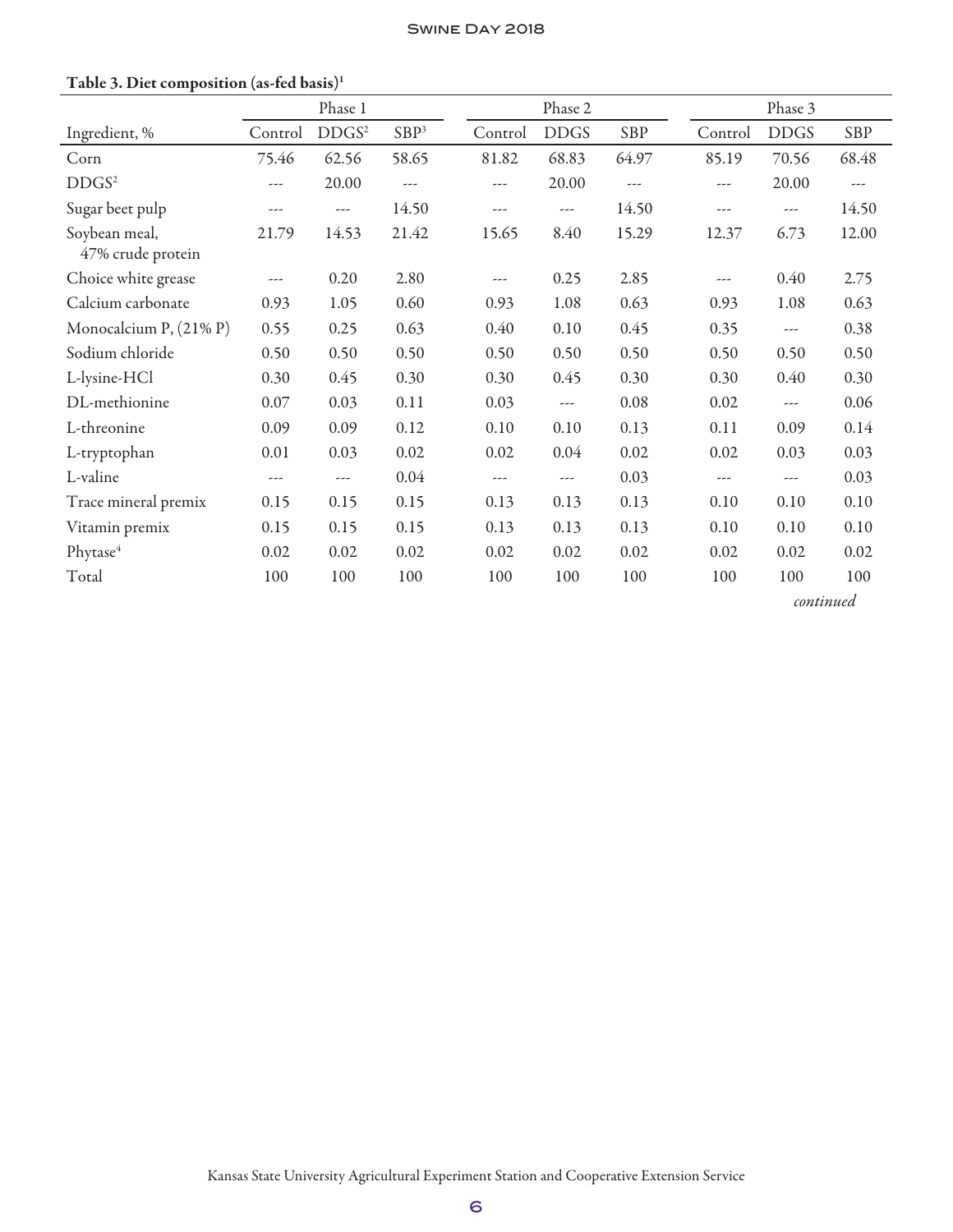|                                          |         | Phase 1           |                  |         | Phase 2     |            | Phase 3 |             |            |
|------------------------------------------|---------|-------------------|------------------|---------|-------------|------------|---------|-------------|------------|
| Ingredient, %                            | Control | DDGS <sup>2</sup> | SBP <sup>3</sup> | Control | <b>DDGS</b> | <b>SBP</b> | Control | <b>DDGS</b> | <b>SBP</b> |
| Calculated analysis                      |         |                   |                  |         |             |            |         |             |            |
| Standardized ileal digestible SID AA, %  |         |                   |                  |         |             |            |         |             |            |
| Lysine                                   | 0.95    | 0.95              | 0.95             | 0.80    | 0.80        | 0.80       | 0.72    | 0.72        | 0.72       |
| Isoleusine:lysine                        | 62      | 61                | 60               | 61      | 60          | 58         | 60      | 63          | 57         |
| Leucine:lysine                           | 139     | 161               | 128              | 148     | 173         | 134        | 154     | 187         | 138        |
| Methionine:lysine                        | 32      | 31                | 35               | 31      | 31          | 34         | 30      | 33          | 33         |
| Methionine and<br>cystine:lysine         | 58      | 58                | 58               | 58      | 60          | 58         | 58      | 64          | 58         |
| Threonine:lysine                         | 63      | 63                | 63               | 65      | 65          | 65         | 68      | 68          | 68         |
| Trptophan:lysine                         | 19      | 19                | 19               | 19      | 19          | 19         | 19      | 19          | 19         |
| Valine:lysine                            | 69      | 72                | 70               | 70      | 73          | 70         | 70      | 78          | 70         |
| Histadine:lysine                         | 42      | 43                | 40               | 43      | 44          | 41         | 43      | 46          | $41\,$     |
| Metabolizable energy,<br>kcal/lb         | 1,497   | 1,494             | 1,523            | 1,503   | 1,501       | 1,530      | 1,506   | 1,507       | 1,531      |
| Net energy, kcal/lb <sup>5</sup>         | 1,128   | 1,128             | 1,128            | 1,147   | 1,147       | 1,147      | 1,156   | 1,156       | 1,156      |
| SID lysine: net energy,<br>g/Mcal        | 3.82    | 3.82              | 3.82             | 3.16    | 3.16        | 3.16       | 2.82    | 2.82        | 2.83       |
| Total lysine, %                          | 1.07    | 1.10              | 1.09             | 0.90    | 0.93        | 0.93       | 0.82    | 0.85        | 0.84       |
| Crude protein, %                         | 17.01   | 18.25             | 16.85            | 14.60   | 15.83       | 14.43      | 13.31   | 15.13       | 13.15      |
| Calcium, %                               | 0.59    | 0.59              | 0.59             | 0.54    | 0.54        | 0.54       | 0.51    | 0.51        | 0.51       |
| Phosphorus, %                            | 0.47    | 0.47              | 0.45             | 0.41    | 0.41        | 0.39       | 0.38    | 0.38        | 0.36       |
| Standardized digestible<br>phosphorus, % | 0.33    | 0.33              | 0.33             | 0.28    | 0.28        | 0.28       | 0.26    | 0.26        | 0.26       |
| Crude fiber, %                           | 2.3     | 3.3               | 5.3              | 2.2     | 3.2         | 5.1        | 2.2     | 3.1         | 5.1        |
| Neutral detergent fiber, %               | 8.7     | 13.6              | 13.6             | 8.7     | 13.7        | 13.7       | 8.8     | 13.7        | 13.7       |

#### Table 3. Diet composition (as-fed basis)1

<sup>1</sup>Diets were fed in 3 phases: d 0 to 18, d 18 to 39, and d 39 to 86, respectively.

2 DDGS = dried distillers grains with solubles.

3 SBP = sugar beet pulp. Sugar beet pulp pellets were ground through a roller mill (RMS Model #924, Sioux Falls, SD).

4 HiPhos 2700 (DSM Nutritional Products, Inc., Parsippany, NJ), providing 183.7 phytase units (FTU)/lb and an estimated release of 0.09% available P. 5 NE values for ingredients were derived from NRC (2012).